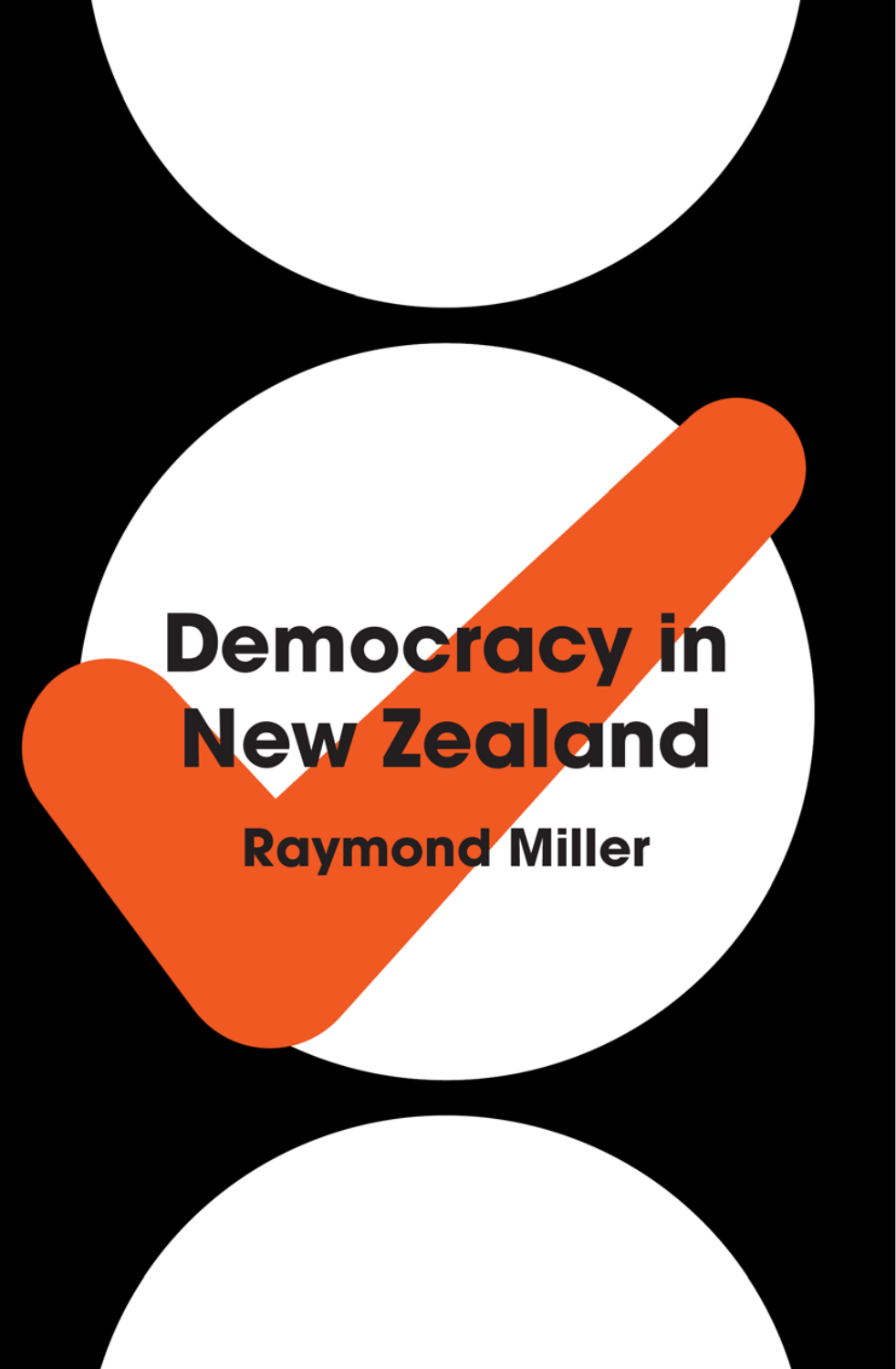### Democracy in New Zealand

Raymond Miller

An up-to-date and concise introduction to New Zealand politics and how it works.

New Zealand is one of the world's oldest democracies for men and women, Māori and Pākehā, with one of the highest political participation rates. But – from MMP to leadership primaries, spin doctors to 'dirty politics' – the country's political system is undergoing rapid change. *Democracy in New Zealand* provides an up-to-date and concise introduction to New Zealand politics and how it works.

Examining the constitution and the political system, cabinet and parliament, political parties, leadership and elections, Raymond Miller draws on data and analysis (including from the 2014 election) to tackle critical questions: Who runs New Zealand? Does political apathy threaten democracy? Will new parties have an ongoing impact? Do we now have a presidential democracy?

*Democracy in New Zealand* is an ideal university text.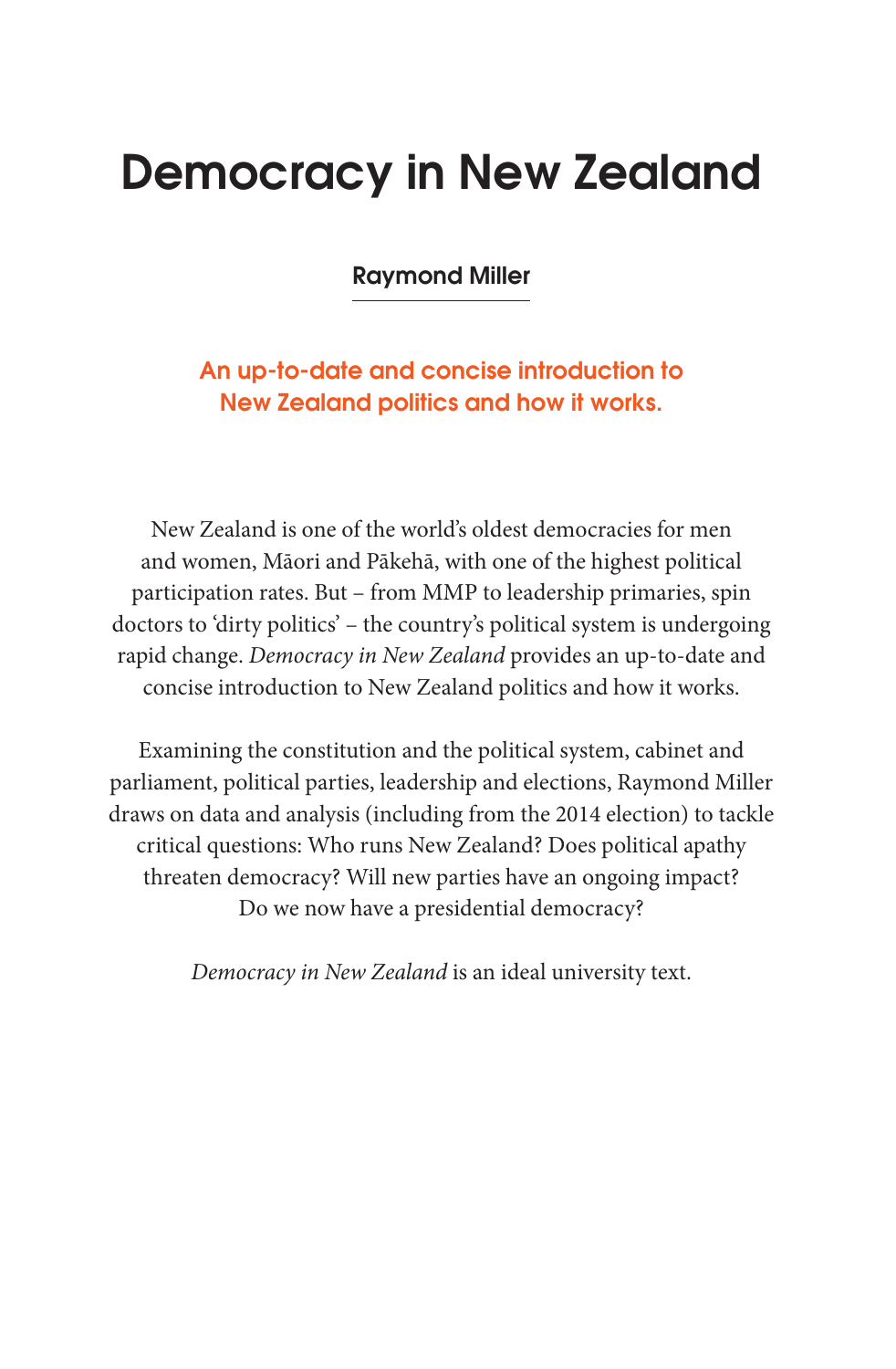

Raymond Miller is Professor of Politics and International Relations at the University of Auckland. He frequently analyses politics in the media and is a past recipient of the Wallace Award for his contribution to the public understanding of electoral matters.

Miller is the author or editor of, among other books, *New Zealand Government and Politics* (Oxford University Press, multiple editions), *Party Politics in New Zealand* (OUP, 2005), *Political Leadership in New Zealand* (Auckland University Press, 2006), and, with Ian Marsh, *Democratic Decline and Democratic Renewal: Political Change in Britain, Australia and New Zealand* (Cambridge, 2012).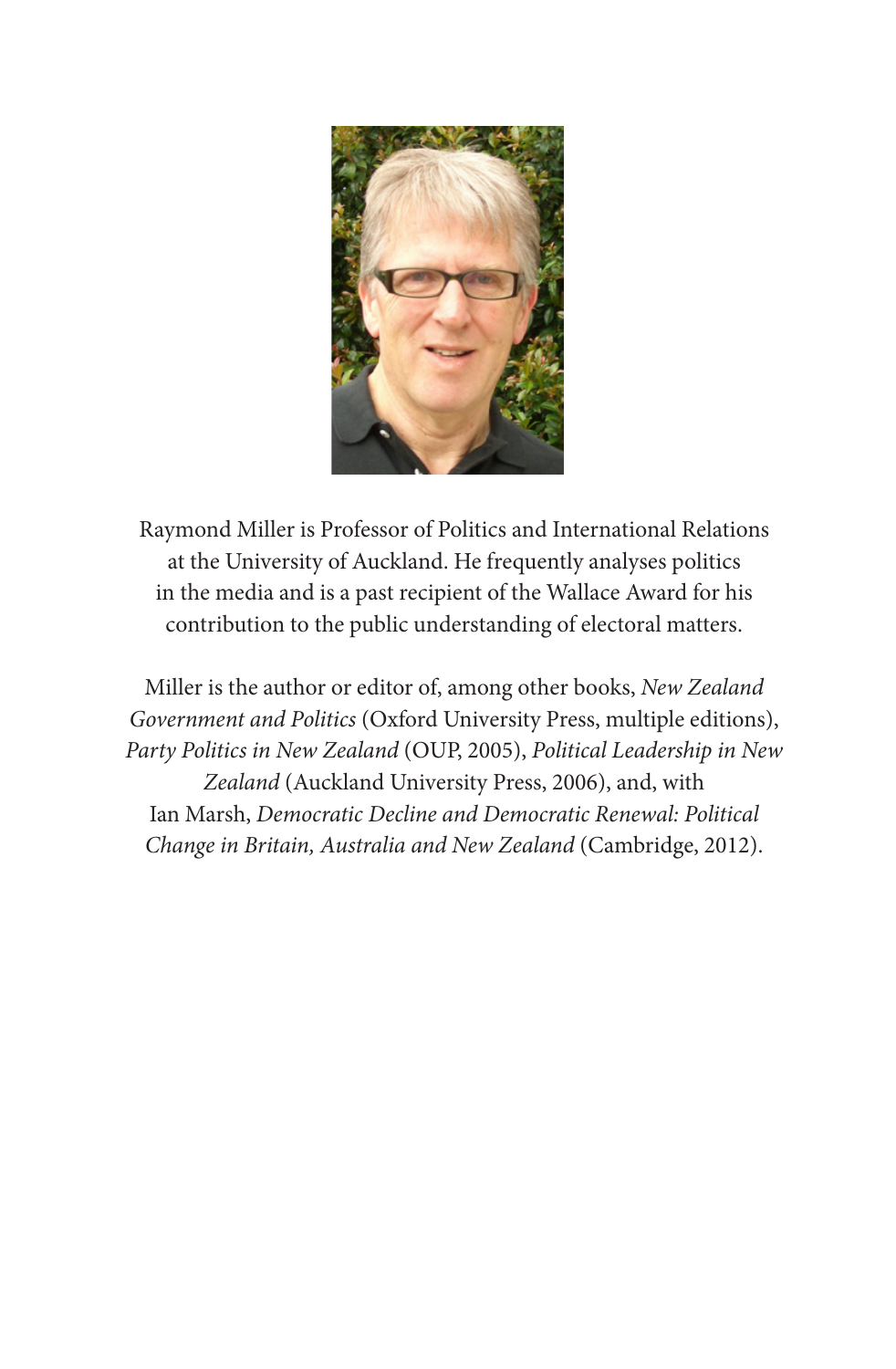## **Contents**

List of Figures and Tables Preface

- 1. Democratic Society
	- 2. Political System
		- 3. Constitution
		- 4. Parliament
	- 5. Electoral System
		- 6. Cabinet
- 7. Leaders and Leadership
	- 8. Political Parties
- 9. Māori Electoral Politics
	- 10. Elections and Voters
- 11. Future of Democracy

Bibliography Index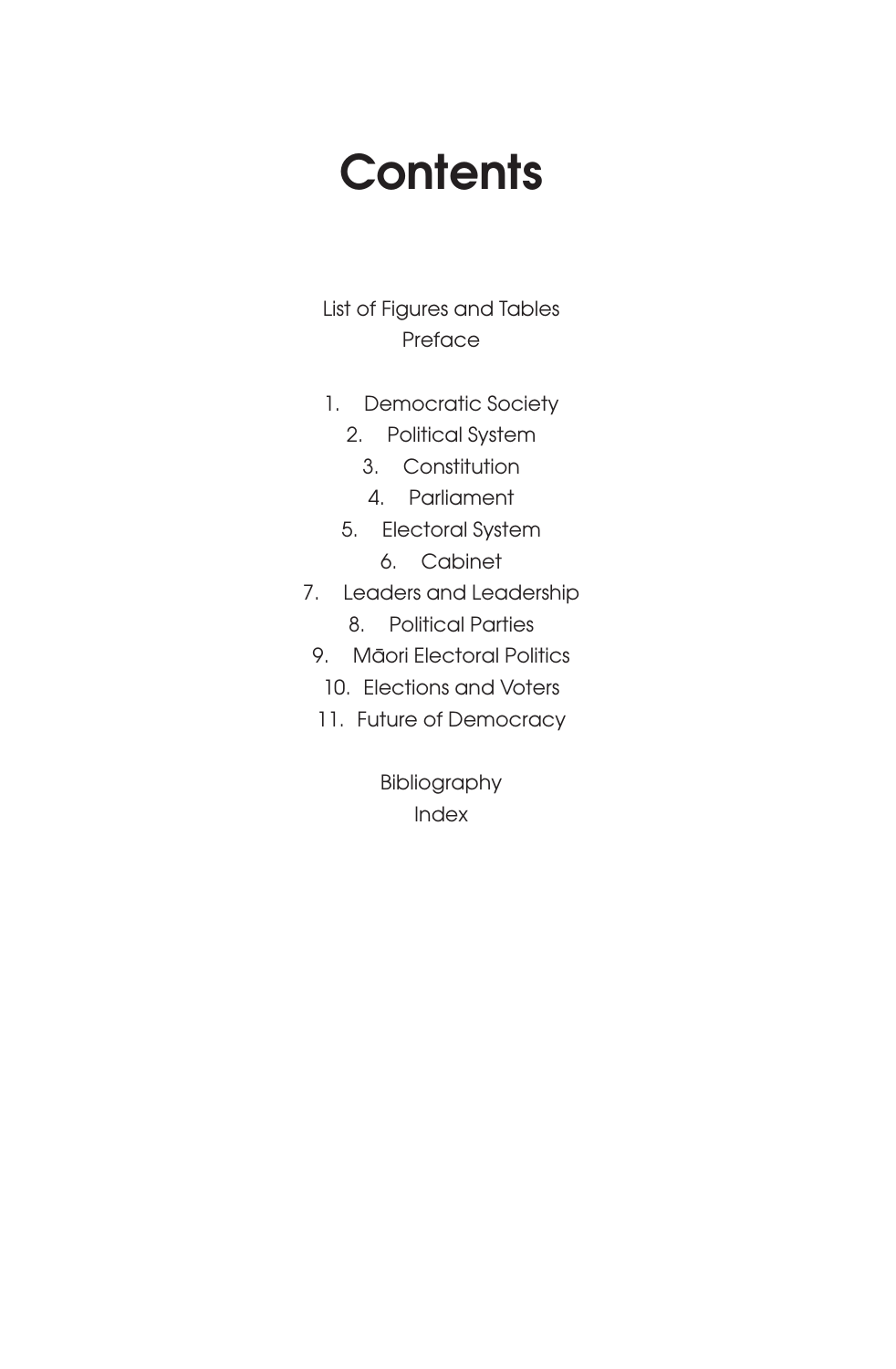#### Chapter One

### Democratic Society

New Zealand is one of the world's oldest and most enduring democracies. In 1852, the young colony adopted the United Kingdom's Westminster system of government, including an elected lower house and small upper house. In 1867, separate parliamentary seats were created for its indigenous Māori population. Although intended as a temporary measure, separate ethnic representation has been a feature of parliamentary representation ever since. Universal male suffrage was introduced in 1879, and in 1893 New Zealand became the first country to extend the vote to all women.\* Beginning in the 1890s, a party system slowly took root. In the heyday of the mass party era, up to one in four voters were party members. Further opportunities for participation occurred at each general election, when approximately nine out of every ten registered voters cast a vote. These unusually high levels of citizen engagement owed much to the size and distribution of the population, which was located largely in small rural and urban communities. Bolstered by a sense of belonging, relations between the government and governed were characterised by feelings of reciprocity and goodwill, leading an American scholar, Leslie Lipson, to observe that 'democracy in the literal sense of government by the people has come as near to fruition as in the Athens of antiquity' (Lipson, 1948: 481).

<sup>\*</sup> Australian women received the right to vote in 1902. The United States followed in 1920 and the United Kingdom in 1928.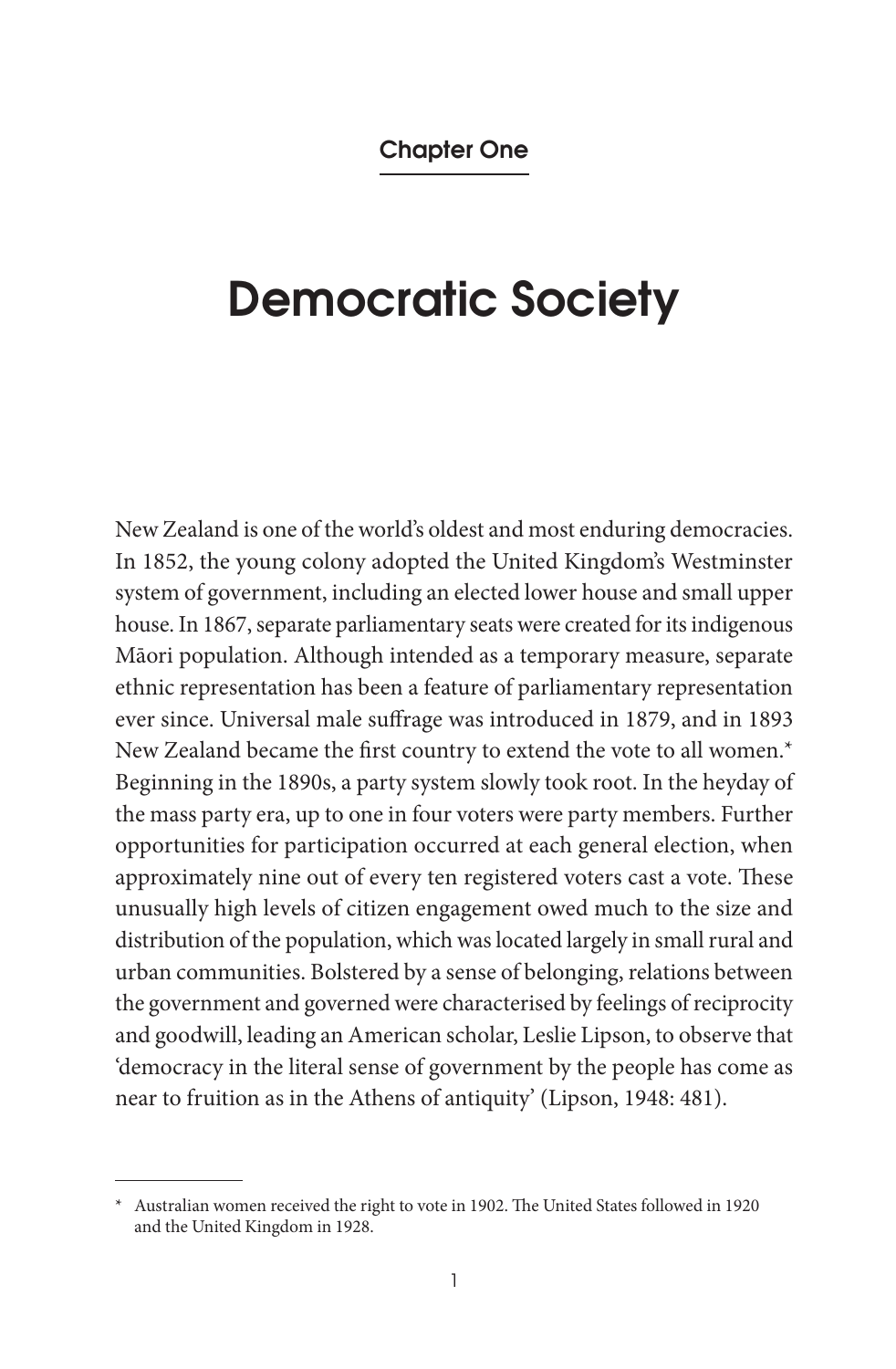Despite presenting the outside world with an image of close democratic involvement, New Zealand follows the practice of much larger countries in having an indirect or representative system of democracy. The reasons are simple and largely concerned with the scale and complexity of the modern nation-state. Representative democracy has been defined as 'a form of government in which, in contradistinction to monarchies and aristocracies, the people rule' (Held, 2006: 1). Among the characteristics of this form of democracy are universal suffrage, 'one person, one vote', regular elections, the independence of political parties, and the right of all citizens to put themselves forward as the people's representatives. Although rule *by* the people in any literal sense is an unrealistic goal when applied outside the parameters of an election, representative democracy does imply rule *of* and *for* the people, albeit indirectly expressed through the elected parliament.

At the heart of New Zealand's system of representative democracy is a commitment to free, fair and inclusive elections, with eligibility to cast the two votes offered under the mixed-member-proportional (MMP) electoral system – one for a party and the other for the preferred electorate member – more liberally applied than in many other democracies. The country's electoral laws extend the right to vote to all residents, including non-citizens who have been present in the country for at least twelve months. The only other general restrictions are that all eligible voters be registered on the electoral roll and have lived in the same electoral district for a minimum of one month. Following on from decisions taken by the United Kingdom and United States, in the late 1960s and early 1970s the minimum voting age was progressively reduced from 21 to twenty years, followed by the current age of eighteen.\* A Bill before Parliament in 2007 proposed that the voting age be further reduced to sixteen years, on the grounds that this would bring it into line with the school leaving age and a number of other individual rights, including the right to marry and have children. The Bill's sponsor later allowed it to lapse, believing that it lacked sufficient parliamentary and public support to become law. Those

<sup>\*</sup> A number of countries, including Brazil and Malta, have reduced the voting age to sixteen years. Scotland lowered the voting age to sixteen for its independence referendum in 2014.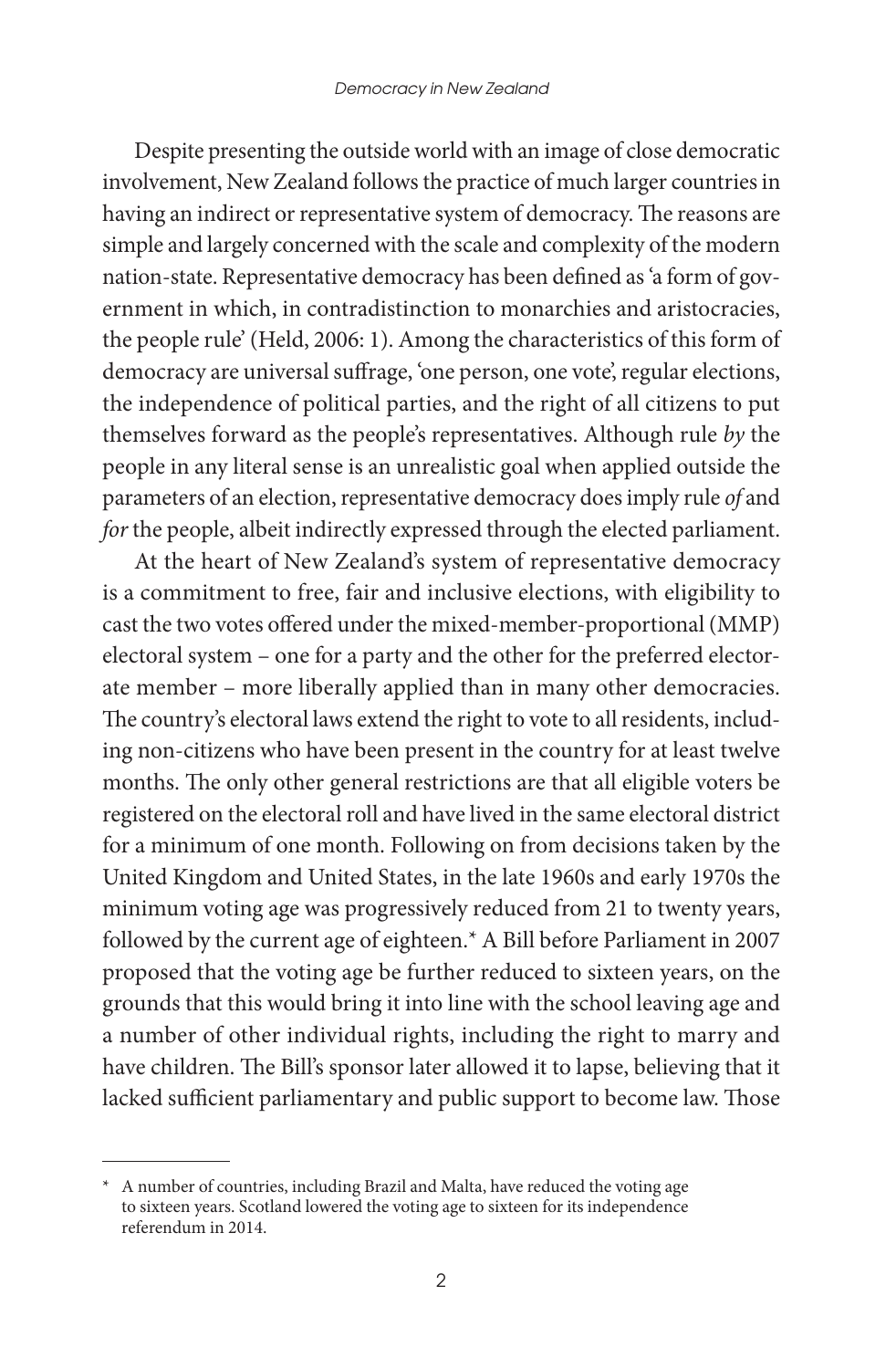citizens and residents who have moved overseas remain eligible to vote providing they have returned to the country during the preceding three years and one year respectively. From time to time, other restrictions may apply. When considering the future of separate Māori seats, for example, the Royal Commission on the Electoral System recommended that any decision to abolish or retain the seats be restricted to those on the Māori electoral roll. The National Party disagreed, believing it to be a matter on which all New Zealanders should have a say. In contrast to the residency provision for voters, parliamentary candidates must be citizens.\*

While the particular form of democracy practised in New Zealand is largely derived from elsewhere, especially Westminster's 'mother' Parliament, it is also a product of the country's particular physical and social environments, three aspects of which will be discussed in this chapter: geographical remoteness, small population base and brief history as a fully independent state. The paradoxes contained within each add layers of interest and complexity to what is a distinctively New Zealand system of democracy.

#### Remoteness

'All people think that New Zealand is close to Australia or Asia, or somewhere, and that you cross to it on a bridge. But that is not so. It is not close to anything, but lies by itself, out in the water. It is nearest to Australia, but still not near.' – Mark Twain

A recurring theme in the debate over national identity and what it is to be a New Zealander is the impact of geographical remoteness on New Zealand's sense of place and view of the outside world. Every generation has been challenged by its effects, which may include a sense of distance, leading to feelings of isolation and disengagement. In the early 1960s, a

<sup>\*</sup> In 2002 a newly elected United Future MP, Kelly Chal, was forced to give up her parliamentary seat when it was found that, despite having been a New Zealand resident for some eight years, she had not taken out citizenship.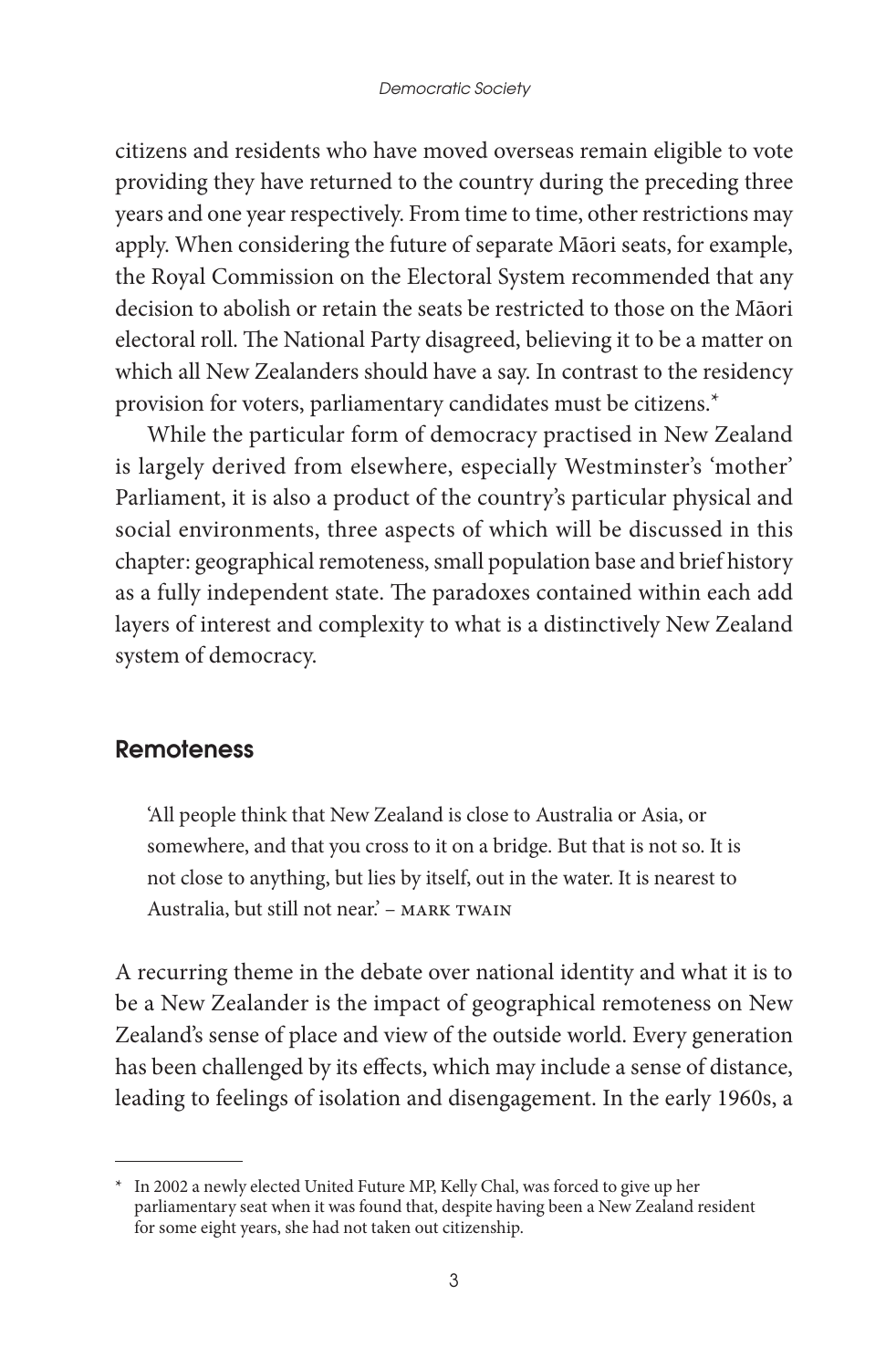small group of scholars examined the impact of remoteness on the New Zealand way of life (Sinclair, 1961). Writing with the consequences of the Second World War still vivid in their memories, they acknowledged the dislocation felt by young soldiers as they returned from Europe. But they also noted some positive effects, including a heightened sense of national consciousness, together with an ability to understand and engage with the outside world (Chapman, 1961: 43). In the view of one contributor, 'New Zealanders, despite their physical remoteness from New York, London and Paris, are part of the world-wide dialogue of European civilization' (ibid.: 44).

From today's perspective, it seems almost fanciful to have been referring to a 'world-wide dialogue' in the early 1960s, decades before the advent of an integrated global economy, political union in Europe, the easy availability of international air travel and the inter-connected world of the internet. But in fact, post-colonial New Zealand was remarkably well connected with the outside world. As well as enjoying the benefits of a steady inflow of migrants annually from a diverse range of cultures and societies,\* successive generations of young New Zealanders embarked on 'The Big OE', with the most popular destination being the cosmopolitan city of London. Yet further opportunities to travel and experience other cultures were made possible by the government's devotion to Empire, and later its commitment to the American-led alliance system, the consequences of which have been lengthy periods of overseas military combat for some New Zealanders in Europe, the Middle East, North Africa and South East Asia.

In recent times, there has been growing appreciation that New Zealand's remote location gives it and its populace a number of distinct benefits, including political autonomy, secure borders, low threat of terrorist attack, and the possibility, in theory if not in practice, of achieving a cleaner domestic and regional environment. Together, these benefits provide opportunities for self-determination barely imaginable in the crowded and disputed territories of the Northern Hemisphere. On the other hand,

<sup>\*</sup> In 2014, one in four New Zealanders were immigrants.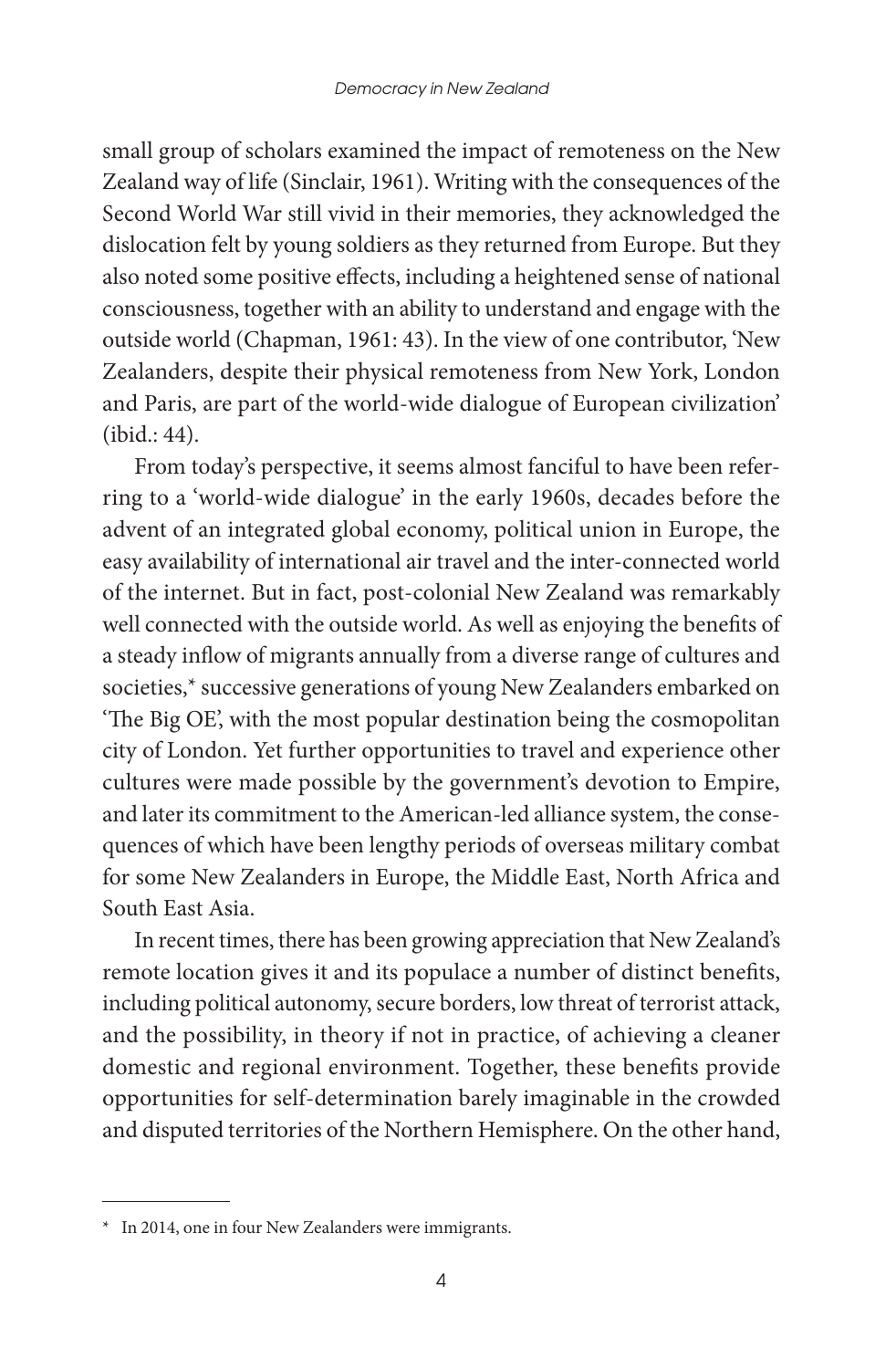unlike more strategically located states, New Zealand has at times struggled to maintain an international profile and identity, especially in comparison with its closest neighbour, Australia. During its early development, it was regarded as little more than a distant and inconsequential outpost of the British Empire. More recently, it realigned its identity to fit with its location as a nation of the South Pacific, a decision that was reinforced by its opposition to French nuclear testing and the occasional visit of nuclear-armed and/or -powered American ships. In the view of critics of New Zealand's foreign policy stance under the current National-led government, independence is no longer guaranteed, and indeed is being compromised by the country's renewed involvement in Western military activities and surveillance networks, especially its 'Five Eyes' surveillance partnership with Britain and the United States.

Beginning in the colonial period, New Zealand's predominantly pastoral economy was well placed to compete in distant markets. Perishable food could be sent to the other side of the world by refrigerated shipping from as early as the 1880s. In an arrangement that proved highly beneficial for New Zealand producers, the United Kingdom took up to 90 per cent of the country's agricultural exports. In return, it sent disproportionately low levels of imported goods to New Zealand. This favourable arrangement lasted until 1971, when the United Kingdom government announced its decision to join the European Union (then referred to as the European Economic Community or Common Market). While European farmers were prepared to accept, if grudgingly, British access to the European Economic Community (EEC), they were adamant that any long-term arrangement would not include the Commonwealth. As well as being excluded from Europe, New Zealand's trade prospects with the Asia-Pacific region appeared similarly bleak, especially since its large national populations consumed comparatively little of what New Zealand produced.

To help compensate for these losses, in 1983 New Zealand forged a free trade agreement with Australia (see Table 1.1). Within a matter of years, Australian investment in New Zealand's commercial and retail sectors had intensified to a point where all of the major banks and many of the large retail chains were owned by Australian companies. Between the 1980s and the early 2000s, the United States and Japan also emerged as significant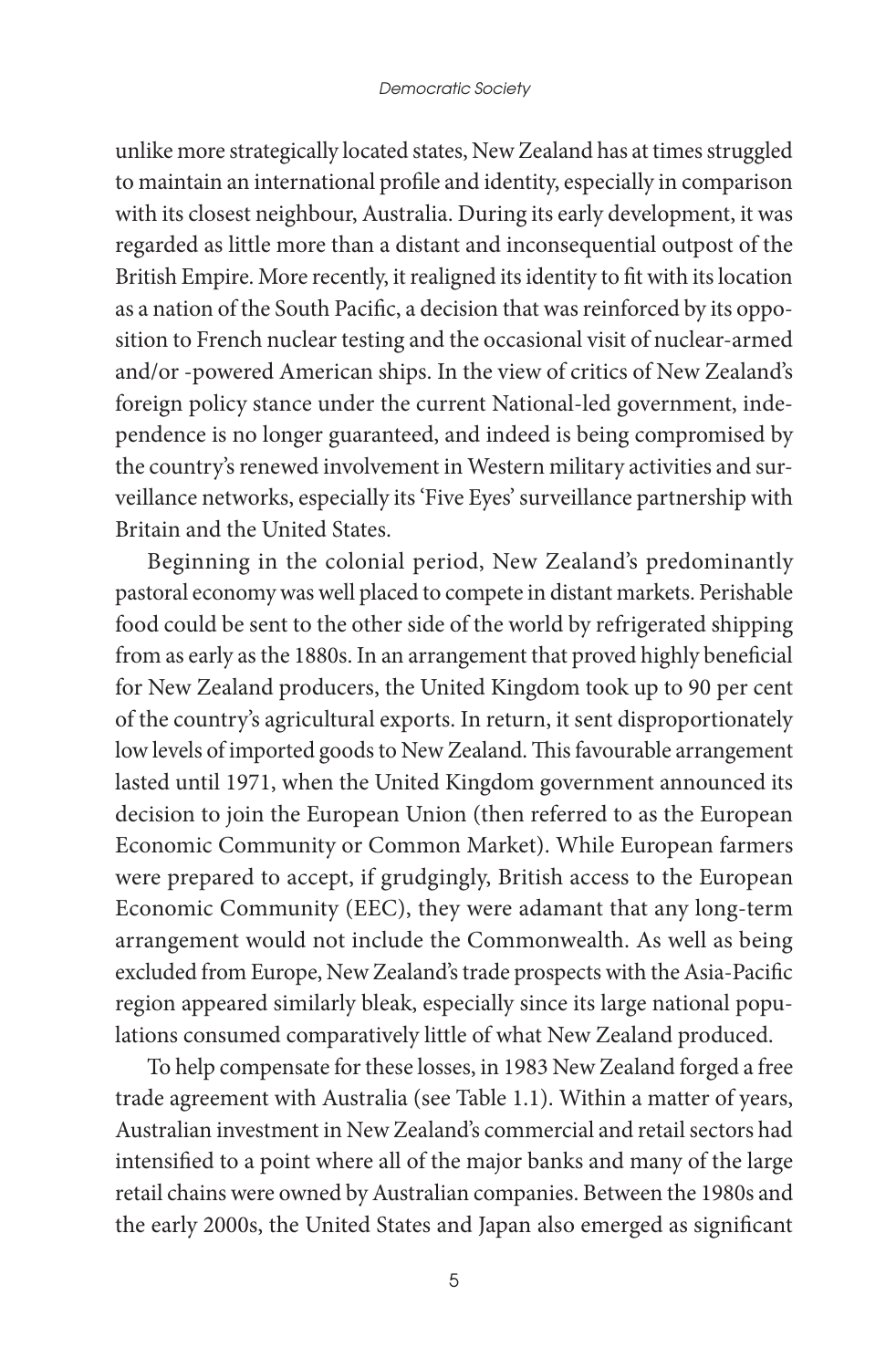partners, followed by South Korea and Singapore. The signing of a free trade agreement with China proved to be a landmark event in relations between the two countries. Within five years, China had replaced Australia as New Zealand's largest two-way trading partner. Export commodities included dairy, especially milk powder, timber and wool. In return, New Zealand imported machinery, electrical goods, clothing and apparel, and furniture.

New Zealand exporters continue to be susceptible to a number of risks, including rising oil prices and other transportation costs, international unrest, fluctuating exchange rates, and the sensitivity of markets to food quality and safety, as illustrated by China's temporary ban on infant formula in 2014, a decision that threatened the future of some 3 per cent of all exports to that country. As well as having to produce food of the highest quality, New Zealand exporters must be highly efficient, selling in distant markets at prices that compete with those of local producers. In the absence of significant forms of government assistance, such as subsidies and tariffs, New Zealand's open economy is particularly vulnerable to competition from other, more protected markets.

| Australia       | 1983 |  |
|-----------------|------|--|
| Singapore       | 2001 |  |
| <b>Thailand</b> | 2005 |  |
| Chile           | 2005 |  |
| <b>Brunei</b>   | 2005 |  |
| China           | 2008 |  |
| Malaysia        | 2009 |  |
| Hong Kong       | 2011 |  |
| <b>ASEAN</b>    | 2011 |  |
| Taiwan          | 2013 |  |
| South Korea     | 2014 |  |
|                 |      |  |

*Source: Ministry of Foreign Affairs and Trade, 2015.*

While periodic interruptions to bilateral trade may prove costly, they hardly compare with the challenge posed by the growing phenomenon of economic globalisation. Some observers claim that we now live in a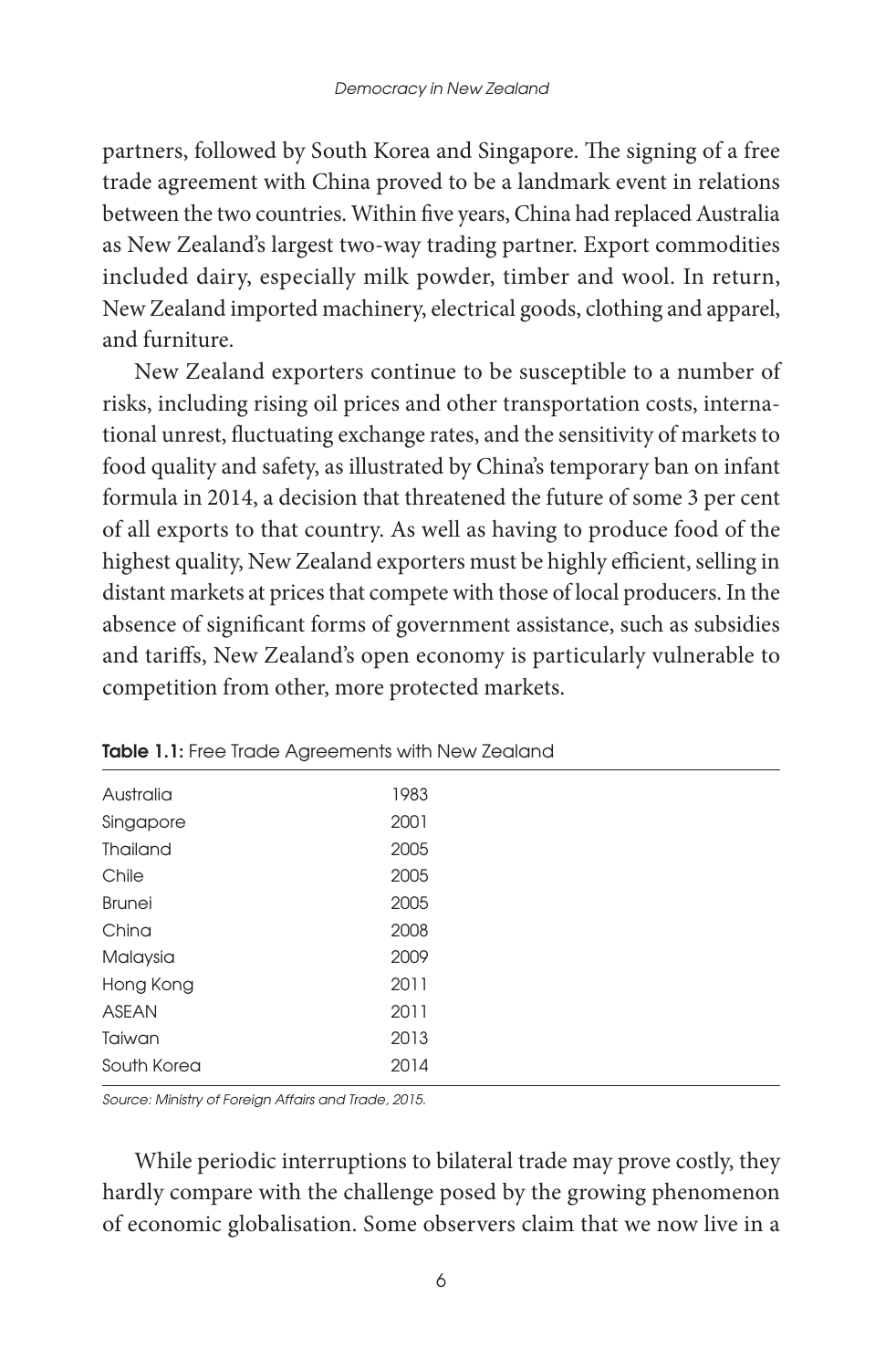'borderless world' in which the nation-state has lost both any meaningful identity and its capacity for autonomous action. Isolated and heavily dependent economies, such as New Zealand's, are deemed to be especially vulnerable to the world's great powers, notably the United States and China, as well as major trading blocs and multi-national investors. Economic nationalists, whether they come from the social democratic left or the populist right, express concern whenever attempts are made to privatise state-owned assets or sign up to free trade agreements in situations that might prove disadvantageous to New Zealand, a recent example of which is the Trans-Pacific Partnership Agreement between twelve countries, including the United States and Japan.

Whilst acknowledging that economic globalisation poses a threat to the continuing existence of the nation-state, Anthony Giddens adopts the view that globalisation can have the reverse effect of empowering the nation-state by providing fresh opportunities for the development of greater national self-awareness and assertiveness (Giddens, 1998: 28–33). According to this argument, rather than the nation-state gradually disappearing, what we are witnessing is a flourishing of sub-national identities and independence movements, such as those found in Quebec, Scotland, Catalonia and elsewhere. And despite its earlier colonial identity, modern New Zealand, it can be argued, has developed a clearer sense of its own national identity, while at the same time seeking to extend its influence through a growing network of bilateral free trade agreements and multilateral forums and associations. These include the Commonwealth, the United Nations (UN), the Association of South East Asian Nations (ASEAN) and the Asia-Pacific Economic Cooperation forum (APEC). As a small but independent voice internationally, New Zealand has gained a reputation for 'punching above its weight', as illustrated by the appointment of a former prime minister, Mike Moore, as Director-General of the World Trade Organization (WTO) (1999– 2002), Don McKinnon as Secretary-General of the Commonwealth (2000–8), and Helen Clark as Administrator of the UN Development Programme (2009–). Perhaps most notable of all, New Zealand has twice been elected as a non-permanent member of the UN Security Council (1994–1995; 2015–2016).